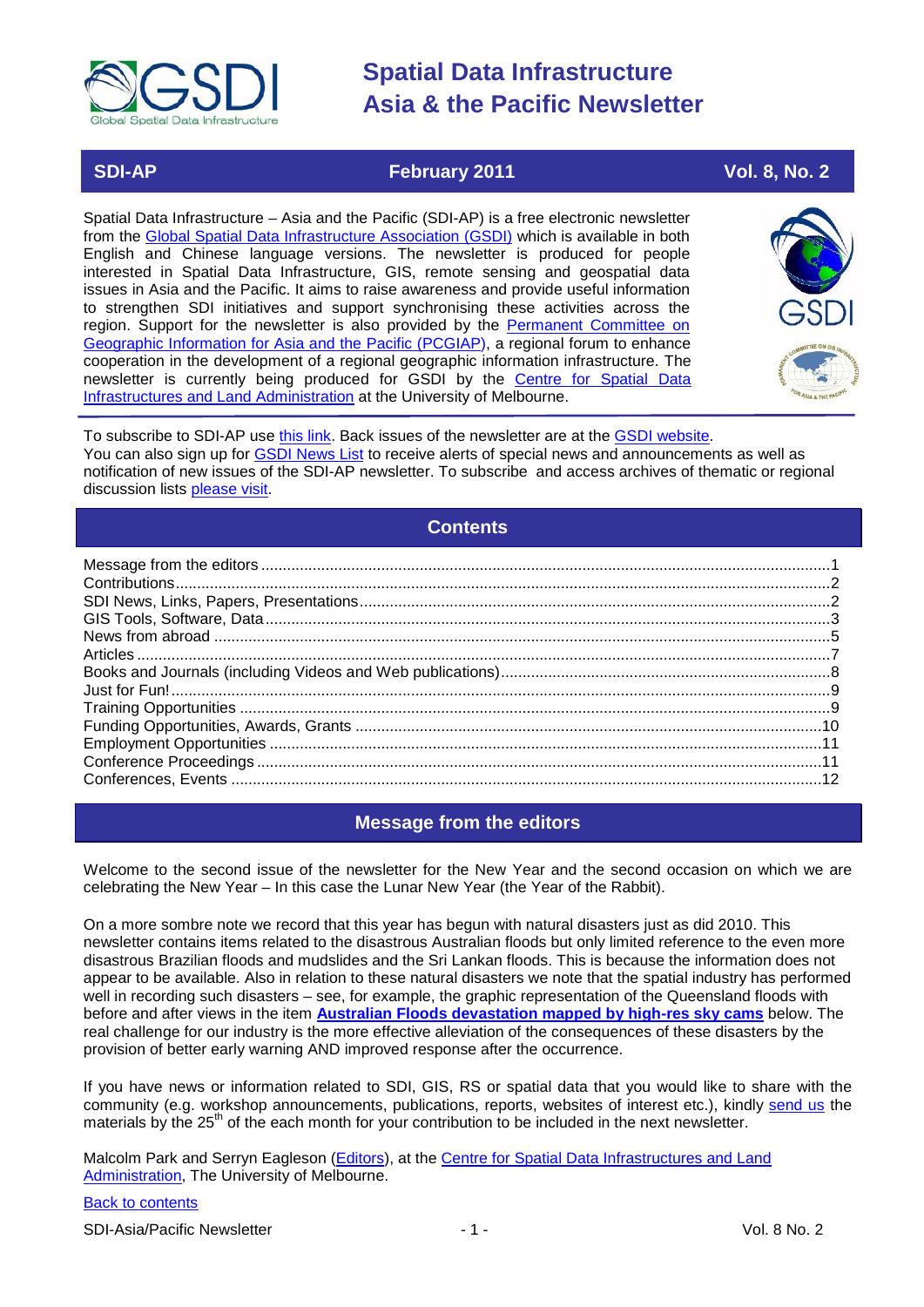

### **Contributions**

<span id="page-1-0"></span>Thank you to the following people and organisations for their contributions to this issue: Kate Lance, and Baek Wonkug for news feeds, Jeremy Shen and Bruce Lan and colleagues for the Chinese translation as well as Shivani Lal, *GIS Development*, *GeoSpatial World* and *Asia Surveying & Mapping* magazine for directly contributing to the newsletter.

### <span id="page-1-1"></span>**[Back to contents](#page-0-0)**

### **SDI News, Links, Papers, Presentations**

### **[Australian Flood devastation mapped by high-res sky cams](http://www.theage.com.au/technology/technology-news/flood-devastation-mapped-by-highres-sky-cams-20110114-19qer.html)**

The sheer devastation of the Queensland flood disaster is now visible to anyone with a computer following a flyover of affected areas yesterday by Australian online mapping company Nearmap.

Source: The Melbourne *Age*

Before & After "rollover" images from Nearmap are available from [here](http://www.abc.net.au/news/infographics/qld-floods/beforeafter.htm) and [here](http://www.abc.net.au/news/infographics/qld-floods/beforeafter2.htm) [roll your mouse over the image for high resolution images before and after the floods]

GeoSpatial World's "Image of the week" (10 January) was of the flooded [Rockhampton Airport](http://www.geospatialworld.net/index.php?option=com_imageoftheweek&view=managetemplate&id=15&Itemid=139&year=2011)

**See also [Radar data tackling floods in NSW, Australia](http://www.geospatialworld.net/index.php?option=com_content&view=article&id=21303%3Aradar-data-tackling-floods-in-nsw-australia&catid=53%3Aapplication-natural-hazard-management&Itemid=1)** and **MAPS (Mapping & Planning Support)** [website.](http://maps-group.org/pages/queensland-floods-2010-11)

Source: GeoSpatial World and the [Sydney Morning Herald](http://www.smh.com.au/environment/water-issues/eyes-in-the-sky-put-ses-a-step-ahead-of-flows-20101210-18sx1.html)

### **[Brazilian Mudslide](http://www.geospatialworld.net/index.php?option=com_imageoftheweek&view=managetemplate&id=16&Itemid=139&year=2011) - GeoSpatial World "Image of the Week" (24 January)**

More than 800 people are known to have died in south-eastern Brazil that was hit by devastating floods and landslide last week. The slides were triggered by deluges in the mountains just north of Rio de Janeiro and are the deadliest natural disaster to hit Brazil since flooding occurred four decades ago. The government has allocated USD 240m (£150m) in emergency reconstruction money for the area, according to a BBC report.

This half-meter resolution satellite image collected by GeoEye-1 satellite shows numerous landslides in Nova Friburgo, which is located north of Rio de Janeiro, Brazil.

Source: GeoSpatial World; Image: [GeoEye;](http://www.geoeye.com/CorpSite/gallery/detail.aspx?iid=357&gid=1) Info: [BBC](http://www.bbc.co.uk/news/world-latin-america-12263166)

### **[Landslide prone areas will be mapped](http://www.slbc.lk/index.php/component/content/article/1-latest-news/5594-landslide-prone-areas-will-be-mapped-)** (Sri Lanka)



The National Building Research Institute says a programme is underway to prepare a map which indicates areas in danger of landslides. Under the programme 10 districts will be included in the map. The programme is carried out collaboratively with the Surveys Department. The Building Research Institute says the new programme will help immensely to implement disaster management initiatives. Source: Directions Magazine and Sri Lanka Broadcasting Corporation

### **[Does Free Geospatial Data Without Organisation Reach Highest Potential?](http://www.vector1media.com/vectorone/?p=7149)**

This article provides insight into the debate surrounding the good and bad when it comes to whether or not spatial data should be free or handled on a cost-recovery basis. In fact, that debate continues in many places. However, does free data alone mean that the geodata will reach it's maximum potential? Does formal organisational structure contribute benefits to free geodata? Source: [Vector One](http://www.vector1media.com/vectorone/?p=7149)

**[Japanese companies contracted to create the National Geo-spatial Data Infrastructure Networking](http://www.itochu.co.jp/en/news/2010/101220_02.html)  [System for the Government of Indonesia](http://www.itochu.co.jp/en/news/2010/101220_02.html)**

[Back to contents](#page-0-0) ITOCHU Corporation and NTT DATA Corporation have received a contract for a project to create the National

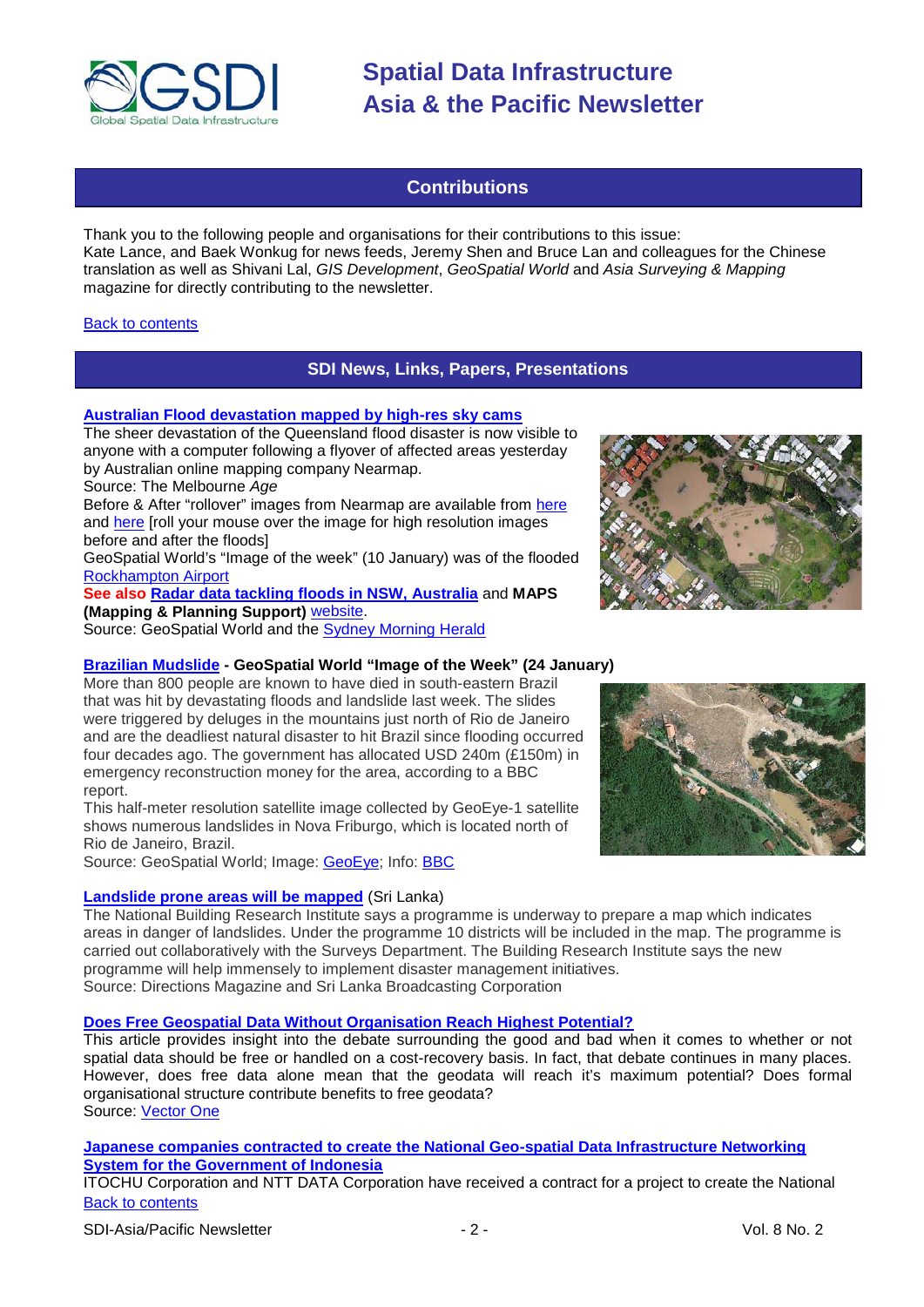

Geo-spatial Data Infrastructure Networking System from the Indonesian National Coordination Agency for Surveys and Mapping, known as BAKOSURTANAL.

This system has been developed to enable Indonesian government agencies to manage natural resources, social infrastructure, regional development plans and so on, and will allow multiple government agencies to share spatial data to make administrative work more efficient and more sophisticated. Work on creating the system is scheduled to start in January 2011, with operations commencing in May 2013. Thanks to Kate Lance for this item

### **[Malaysian Geoportal](http://www.mygeoportal.gov.my/en)**.

The Malaysia Geoportal is a one stop web application that provides information to numerous geospatial information. MyGeoportal connecting you to various information, geospatial services and application and mapping services. Via MyGeoportal, users are able to search in a real time for image and feature web services, images, geographic dataset, activities,map titles and clearinghouses through MyGDI application. Source: <<http://www.mygeoportal.gov.my/en> >

### **[MAPPS urges FTC to redefine "precise geolocation data"](http://www.mapps.org/news/Press.cfm?PressID=166)**

[MAPPS,](http://www.mapps.org/) the national association of private sector geospatial firms, has submitted [comments](http://www.mapps.org/issues/MAPPS_Letter_to_FTC_1-4-11.pdf) to the Federal Trade Commission opposing regulatory language that would limit the collection, sharing or use of "precise geolocation data". The association said a draft regulation, proposed in a Federal Trade Commission staff report, threatens data collection, applications and growth in the private geospatial profession. The draft regulation, ["Privacy in an Era of Rapid Change,](http://www.ftc.gov/os/2010/12/101201privacyreport.pdf)" is intended to protect consumers' privacy by requiring that "companies must provide prominent disclosures and obtain affirmative express consent before using consumer data in a materially different manner than claimed when the data was collected..." MAPPS called compliance with requirement "impractical to the point of impossible" for geospatial firms. MAPPS believes the current regulatory language threatens information that is collected by private and government entities to perform E-911 and emergency response management, environmental protection, homeland security, mortgage foreclosure monitoring/early warning systems, master planning, and many other tasks that are conducted by geospatial professionals. "

This is a significant issue and one that we need to address with a unified voice. It is why MAPPS is urging all geospatial professionals to submit comments to the FCC." The MAPPS letter comes on the heels of letters to the [FCC](http://www.mapps.org/issues/MAPPS_Letter_to_FCC_11-12-10.pdf) and [Congress.](http://www.mapps.org/issues/MAPPS_Letter_to_Rep_Boucher_7-14-10.pdf) MAPPS has created a [blog](http://mappsorg.blogspot.com/) to update the geospatial community on the threat. The FTC is accepting [public comments](https://ftcpublic.commentworks.com/ftc/consumerprivacyreport/) through to the  $31^{\frac{st}{st}}$  of January.

Source: MAPPS [thanks to Wonkug Baek for this item]

### **[Laser Scanning Spatial Data Infrastructure](http://blog.lidarnews.com/laser-scanning-spatial-data-infrastructure?utm_source=feedburner&utm_medium=email&utm_campaign=Feed%3A+InTheScan+%28LiDAR+News%29)**

The European Science Foundation (ESF) is sponsoring an exploratory workshop to bring together researchers in the GIS and laser scanning fields. The [conference w](http://www.esf.org/activities/exploratory-workshops/life-earth-and-environmental-sciences-lesc/workshops-detail.html?ew=10837)ill take place September 8 -11 in Heidelberg, Germany. The preliminary program and list of participants (it is not open to the public) will be published soon. It would certainly have to include discussions of LiDAR mapping and presumably 3D cities. … The GIS community knows a lot about managing large volumes of geospatial data, but not about laser scanning. Source: LiDAR News

### <span id="page-2-0"></span>[Back to contents](#page-0-0)

### **GIS Tools, Software, Data**

**[The Atlas of Living Australia](http://www.ala.org.au/)** (ALA) provides a single online reference point for information about Australian plants, animals and microorganisms. The website, tools and services available through the Atlas provides new ways for users to find and analyse a vast amount of Australian biodiversity data, opening up new possibilities for research, policy and management.

The unprecedented collaboration behind the Atlas project includes the CSIRO, Australian museums, herbaria and other biological collections and the Australian Government, building on Australia?s participation in GBIF since its inception.

According to Donald Hobern, Director of ALA: The Atlas's first public release enables professionals and anyone else to access biodiversity information such as reference lists of species; databases on specimens held in natural history collections; databases of field observations from ecologists, naturalists and others; maps, images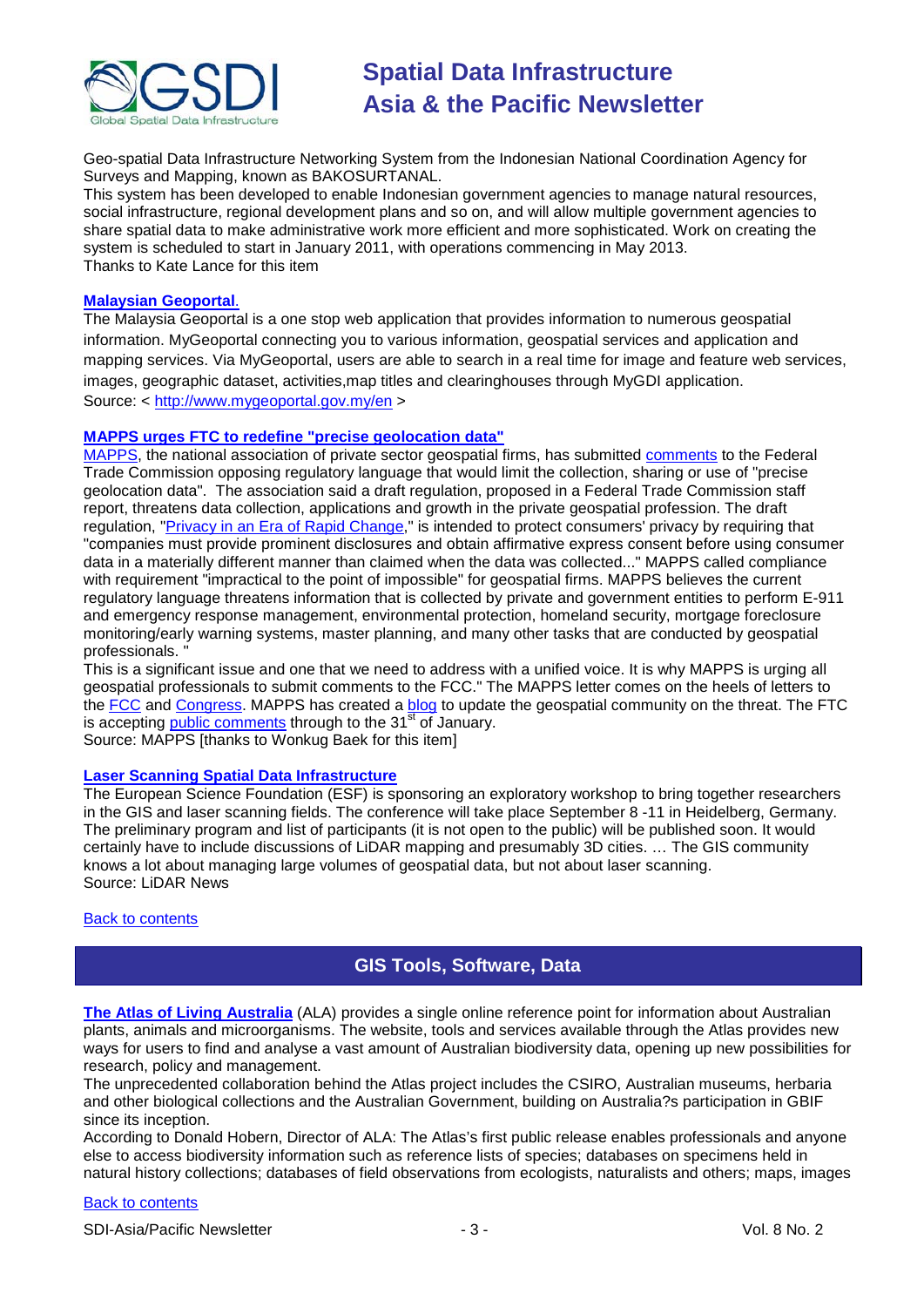

and other multimedia; published literature; molecular data sets; identification keys; and a wide range of other databases and web sites, as well as contribute observations, data and images to improve Australia's biodiversity knowledge.

Thanks to Kate Lance for this item

### **[Old satellite data to reveal cause of Arctic ice thinning](http://www.geospatialworld.net/index.php?option=com_content&view=article&id=21284%3Aold-satellite-data-to-reveal-cause-of-arctic-ice-thinning&catid=53%3Aapplication-natural-hazard-management&Itemid=1)**

A team of British researchers, set to embark on a three-year probe of archived ship logs from 1750 to 1850, intends to create a composite picture of Arctic ice cover from the journal entries of polar explorers such as Sir William Parry, whose voyages to northern Canada in the 1820s added new Arctic islands to the world map and significantly furthered the quest to discover the Northwest Passage.

Meanwhile, scientists from NASA and the US National Snow and Ice Data Center have detailed plans for "techno-archeology" experiment to extract previously unfiltered data about Arctic ice extent from some of the first satellite images of the Earth, recorded as early as 1964 by the Nimbus series of orbiting spacecraft. In both cases, the research teams say their findings will help climatologists better understand the present-day Arctic meltdown and sharpen their forecasts of this century's ice retreat, widely expected to result in open-water summers throughout Canada's North by 2030 or sooner.

Source: GeoSpatial World and the Montreal [Gazette](http://www.montrealgazette.com/technology/satellite+data+ships+logbooks+could+reveal+history+Arctic/4049610/story.html)

### **[Emergency Information Update –](http://www.lpma.nsw.gov.au/about_us/eicu) NSW, Australia**

The Emergency Information Coordination Unit (EICU) is currently updating their spatial database of information in NSW from local councils and government agencies. This is collected at regular intervals, and stored centrally in Sydney.

The data transfer between EICU and these councils/agencies allows for a consistency in data flow, and improves access and speed to which emergency information about homes, businesses, or public assets can be obtained.

[Thanks to Ross Johnson of the *Surveying and Spatial Sciences Institute (SSSI)* NSW Committee for this item]

### **NREL Geospatial Toolkit (GsT) - [Bangladesh, Nepal, China, Bhutan, Sri Lanka](http://www.nrel.gov/international/geospatial_toolkits.html)**

The GsT was completely redesigned and re-released to provide a more modern, easier-to-use interface with considerably faster analytical querying capabilities. The revised version of the Geospatial Toolkit is available for Bangladesh, Nepal, China, Bhutan, and Sri Lanka.

The Geospatial Toolkit (GsT) is an NREL-developed map-based software application that integrates resource data and other geographic information systems (GIS) data for integrated resource assessment. The nonresource, country-specific data for each GsT comes from a variety of agencies within each country as well as from global datasets.

[Thanks to Kate Lance for this item]

### **Vietnam completes coastal wetland mapping**

The National Remote Sensing Centre under the Ministry of Natural Resource and Environment, Vietnam, has completed a set of maps of coastal wetland zones on a scale of 1:1,000,000. According to the Centre, this is the first time Vietnam has made a set of maps that provides comprehensive information of various types of coastal wetland in the country's 29 coastal provinces and cities. The maps will serve as the basis for designing plans to preserve the wetland zones and prevent them from natural disasters as well as to make sustainable use of their ecosystems.

Source: [en.vietnamplus.vn](http://en.vietnamplus.vn/Home/Vietnam-completes-coastal-wetland-mapping/20111/15167.vnplus) [Thanks to Wonkug Baek for this item]

### **[Map highlights a new-look Dubai](http://www.khaleejtimes.com/DisplayArticle.asp?xfile=data/theuae/2011/January/theuae_January301.xml§ion=theuae&col=)**

Dubai released third edition of emirate map - Dubai Map 2010, 10 years after the last edition. The municipality claims that it is the most up-to-date map of the emirate. The third edition of the map by the civic body of Dubai, which earned the title as the fastest growing city in the last decade, provides the latest geographical information about the nook and corner of the emirate, including the major projects that have been planned, completed and those under construction. The 'Dubai Map 2010' printed in three sizes, will be updated every six months in line with the changes in the emirate. The next phase of the project will see the map going digital and being used in the geographic navigation applications. The map shows the growth of Dubai from just two sectors — Deira Dubai and Bur Dubai. "We wanted to show the changes in the city accurately. We are keen to give the right information to the visitors as well as the people living in the city," Director-General of Dubai Municipality Hussain Nasser Lootah said after unveiling a wall map measuring 198cm x 148cm at the municipality headquarters. He said a 60-member team from the municipal departments of planning, survey and GIS worked together with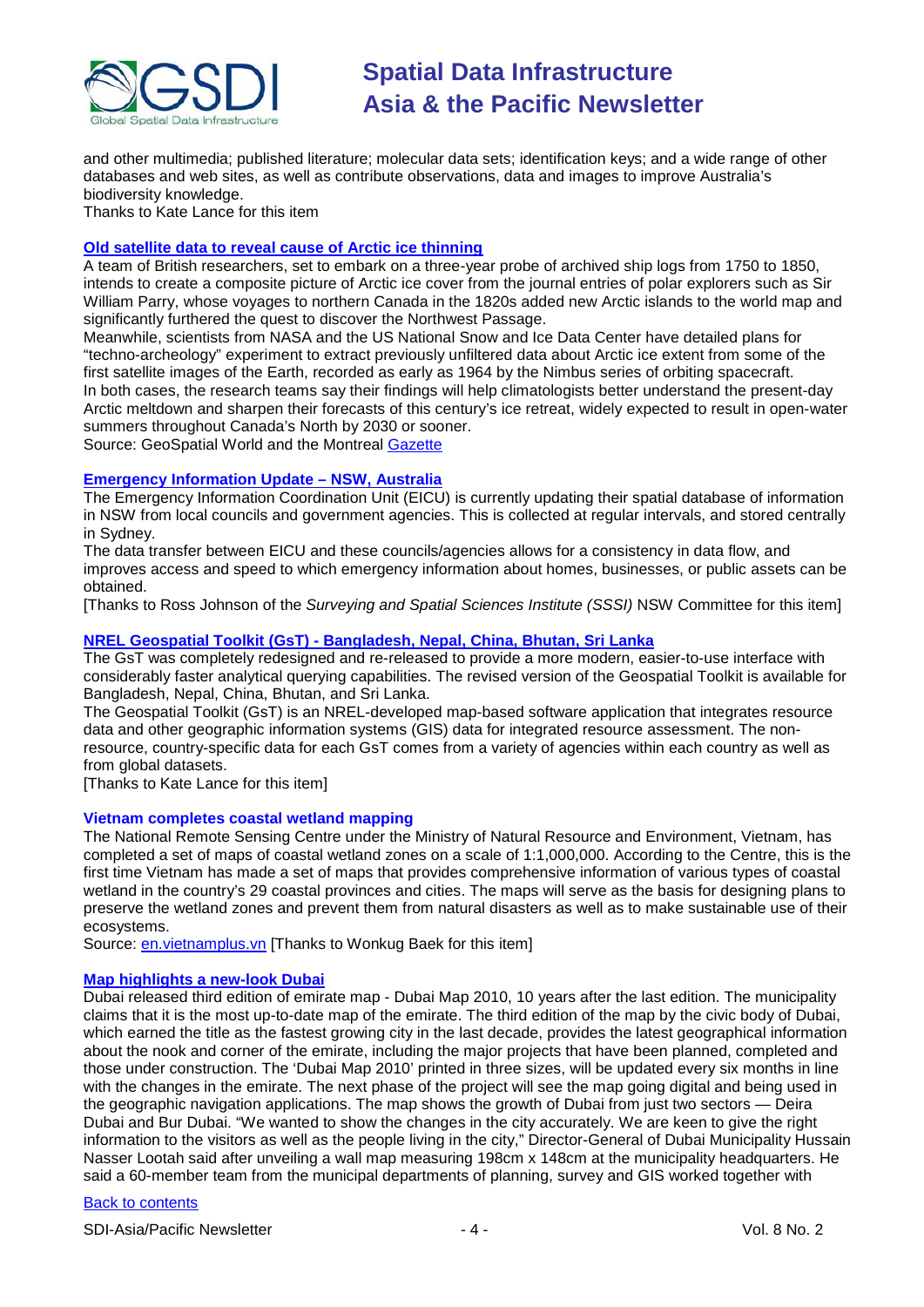

private developers and cartography companies for almost two years to bring out the map. "We have even included the projects that are planned, but still on hold. They are marked in grey shades," said Al Hajri adding that the bigger the map, the finer the details are.

Source: KhaleejTimes [Thanks to Wonkug Baek for this item]

### **[PLUS Expressways Expands GIS Use from Maintenance to Analysis](http://www.asmmag.com/features/feature/plus-expressways-expands-gis-use-from-maintenance-to-analysis-2801539)**.by Matt Ball

PLUS Expressways Group is the largest toll expressway operator in South East Asia, managing 973 km of expressways in Malaysia, including the North-South Expressway (NSE). The organisation began using GIS in the 1980s, completing a project to convert all engineering drawings to digital format and put them in the GIS in 1986. From the early days, the system was mostly used for maintenance, but over the years the system and data have been turned to more frequently for in-depth understanding of the road network. Source: Asian Surveying & Mapping

### **[Vietnam asks China to remove nine-dotted line from Map World](http://english.vietnamnet.vn/en/politics/4368/vietnam-asks-china-to-remove-nine-dotted-line-from-map-world.html)**



Vietnam protests China's provision of the online mapping service named Map World, which shows the nine-dotted line in the East Sea, said Vietnamese Foreign Ministry's spokesperson Nguyen Phuong Nga on January 26. Nga said that the Chinese State Bureau of Surveying and Mapping's launch of the Map World service, which maintains the nine-dotted line in the East Sea, seriously infringes upon Vietnamese sovereignty over Hoang Sa (Paracel) and Truong Sa (Spratly) Archipelagos, sovereign rights and national jurisdiction over Vietnam's continental shelf and exclusive economic zones within 200 nautical miles. It also violates the 1982 United Nations

Convention on the Law of the Sea and goes against the Declaration on the Conduct of Parties in the South China Sea (DOC) signed between ASEAN and China. Source: VietNamNet Bridge

### <span id="page-4-0"></span>[Back to contents](#page-0-0)

### **News from abroad**

*"This section has been included to highlight some of the developments happening outside the region which demonstrate SDI in action.*

### **[More Protection for Consumer LBS Data via Legislation Planned](http://apb.directionsmag.com/archives/9309-More-Protection-for-Consumer-LBS-Data-via-Legislation-Planned.html)**

Senator Ron Wyden, an Oregon Democrat, said he will soon introduce a bill that would require law enforcement agencies to get court-ordered warrants to get location-based information from smartphones and other mobile devices, instead of simple subpoenas or other methods without court oversight. Source: Directions Magazine

### **GS Soil Project – [Spatial Data Infrastructure for Soil](http://www.vector1media.com/vectorone/?p=5829)**

The project *["Assessment and strategic development of INSPIRE compliant Geodata-Services for European Soil](http://www.sbg.ac.at/zgis/gssoil/webdocs/inspire2010/GS%20SOIL_workshop_Inspire_conf_final.pdf)  [Data](http://www.sbg.ac.at/zgis/gssoil/webdocs/inspire2010/GS%20SOIL_workshop_Inspire_conf_final.pdf)*" (GS Soil) is aiming to reduce interoperability barriers and structural boundaries that prevent soil data from across Europe being used in a seamless manner. This is no easy task, but progress is happening. Funded by the eContentplus program, the outcomes are: Consolidated soil-related theme catalogue / framework standards, INSPIRE compatible metadata profile for spatial soil datasets, dataset series and services, Generic application schemes, Web portal (GS Soil Portal) including a view service, discovery and view of the More information GS SOIL program is [here.](http://www.gssoil.eu/) Source: [Vector One](http://www.vector1media.com/vectorone/?p=5829)

### **[ESRI launches GovMaps.org](http://gislounge.com/govmaps-org-launches/)**

Esri announced the new website GovMaps.org during the plenary session of the Esri Federal User Conference in Washington, D.C. The prototype site offers a customized view into commonly used nationwide layers and maps in ArcGIS for a better understanding of national issues and trends. Quick access to this authoritative geospatial information supports visibility into federal data and better decision making across the country. Site visitors are encouraged to provide [suggestions and comments](mailto:info@esri.com?subject=Comments%20About%20GovMaps.org) on the prototype. Source: GISLounge [thanks to Wonkug Baek for this item]

### [Back to contents](#page-0-0)

SDI-Asia/Pacific Newsletter  $\sim$  5 - Section 1.5 - Vol. 8 No. 2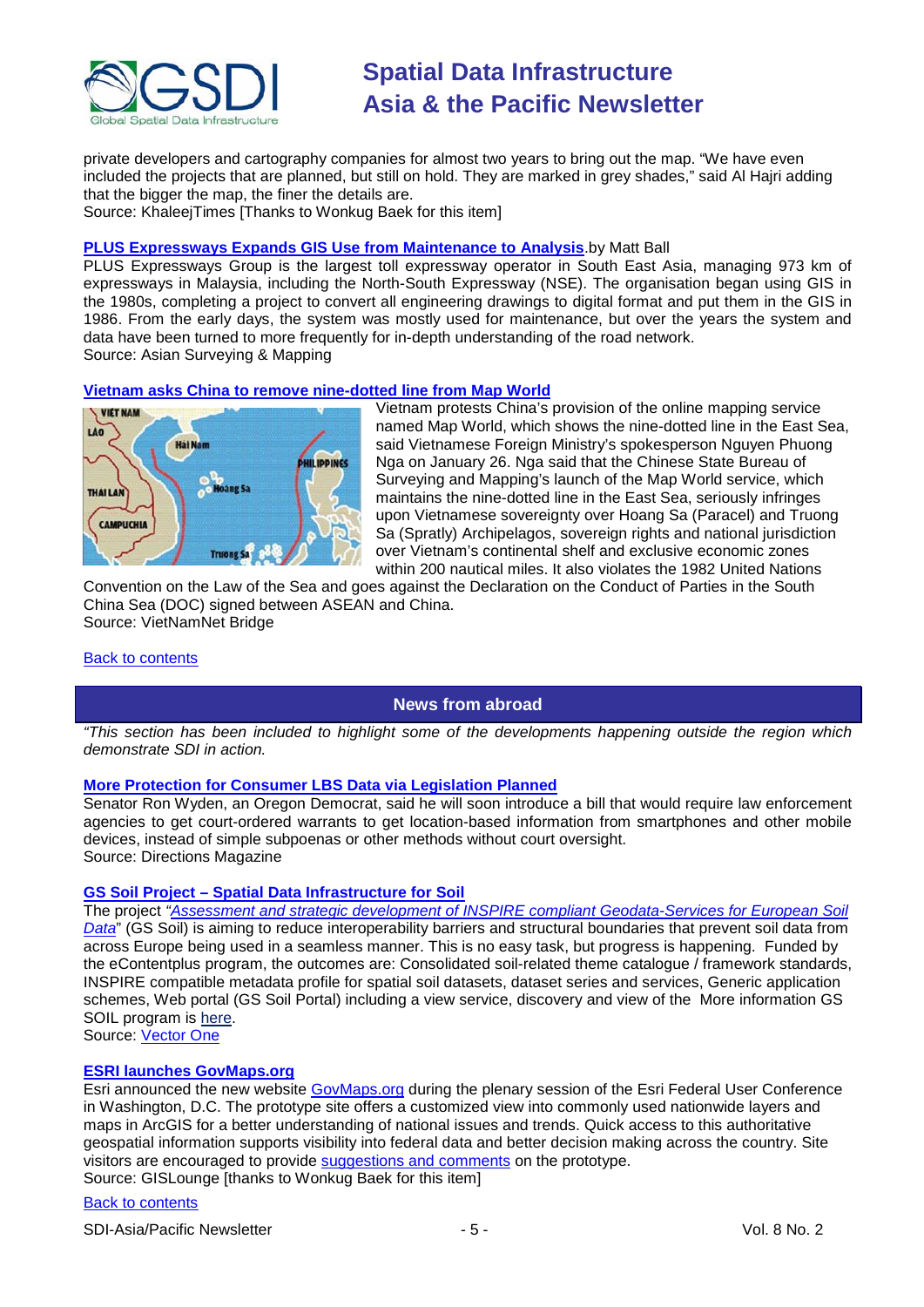

### **[The Onsite Terrestrial Scanning of Rosslyn Chapel](http://www.lidarnews.com/index.php?option=content&task=view&id=8153)**

Rosslyn Chapel is a 15th century medieval stone chapel located in Roslin, Midlothian Scotland. It is internationally renowned for its mixture of ornate pagan and Christian sculpture as well as its links with the Knights Templar, Freemasons and more recently the Holy Grail. Since the 15th century the building has survived vandalism and neglect during the Reformation, been used as a horse stable by Cromwell's troops during the English Civil War, unsympathetically renovated during the 1800's and nearly blown-up by the suffragette movement in 1914.

… In 2009 a combined team from the Glasgow School of Art and Historic Scotland terrestrially laser scanned and digitally photographed the site, exterior and interior as part of the on-going conservation efforts at the Chapel. The acquired information will not only provide an precise dimensional information for engineering drawings, it will also produce an accurate 3D record of the Chapel's current physical condition. Source: Lidar News

### **[DLR compiles atlas of Saturn's moon Rhea](http://www.geospatialworld.net/index.php?option=com_content&view=article&id=21311%3Adlr-compiles-atlas-of-saturns-moon-rhea&catid=48%3Aproduct-cartography-map-publishing&Itemid=1)**

Researchers at the German Aerospace Center (Deutsches Zentrum für Luft- und Raumfahrt; DLR) have compiled an atlas of Saturn's second largest moon, Rhea. The atlas has been [published by NASA.](http://saturn.jpl.nasa.gov/photos/imagedetails/index.cfm?imageId=4206)

Source: GeoSpatial World and **DLR** [the editors believe this item is properly listed under "News from Abroad"]



### **[Cunning, Care And Sheer Luck Save Rare Map](http://www.nytimes.com/2011/01/17/nyregion/17map.html?_r=1&hp)**

In May 2010, a tattered and brittle map was discovered in storage at the Brooklyn Historical Society. Experts identified it as a rare item, a Bernard Ratzer "Plan of the City of New York" map in its 1770 state. Until then, only three copies were thought to exist. After a painstaking restoration to remove layers of shellac and grime and repair dozens of breaks, the map is now behind plexiglass and ready to be displayed to the public. One of them belonged to King George III and remains in the British Library in London, where it is displayed occasionally. The other two — one legible, the other tanned and dark with shellac — are at the New-York Historical Society on the Upper West Side and remain in storage but for two or three times a year, when they are pulled out for students.

Source: New York Times

### **USGS holds National Map Users Conference**

The U.S. Geological Survey's (USGS) National Geospatial Program (NGP) and the Office of Enterprise Information announced The National Map (TNM) Users Conference, and the Geographic Information Science Workshop to be held May 10-13, 2011 in Lakewood, Colo. According to the announcement, this inaugural event will assemble a wide range of participants including scientists, managers and geospatial professionals from government, industry, academia and other organizations. A goal of TNM UC is to share accomplishments and progress, **acknowledge** best practices, and exchange innovative ideas concerning The National Map in supporting science initiatives. The role of the GIS Workshop will be learning specific techniques for using GIS in support of science. Interactive dialog will be encouraged through panel and lightning sessions, poster presentations, workshops, and demonstrations. [More information and abstract submission.](http://nationalmap.gov/uc) [thanks to Wonkug Baek for this item]



### **[Europe: Wind and Solar Potential Mapping](http://www.vector1media.com/vectorone/?p=7226)**

ESPON project has published a map of ['Wind Power and Photovoltaic Potential'](http://www.espon.eu/main/Menu_Publications/Menu_MapsOfTheMonth/map1101.html) for Europe. The initiative investigates energy potential against supply and efficiency within the wider grid network. Performing spatial analysis for the wider European demographic indicates several outcome potentials including 1) integrated proximity approaches could yield combined potential, 2) direct use without involving a grid network has advantages, 3) planning that involves specialized tools could help to support decisions and 4) increased climate related planning.

Source: Vector ONE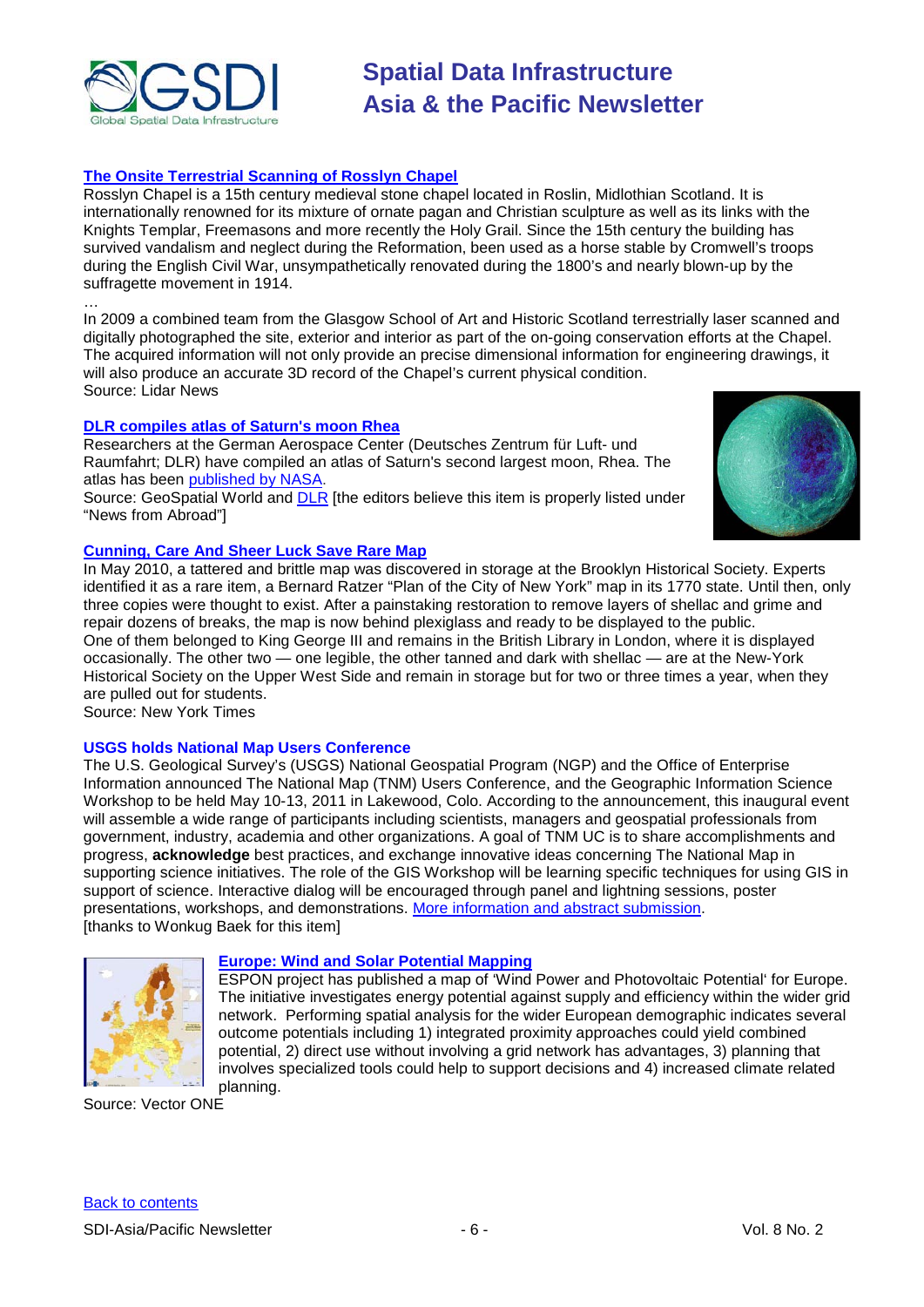

### **[Mapping Freight CO2 from Mexico City to Montreal](http://www.vector1media.com/vectorone/?p=7184)**

The [North American Environmental Atlas p](http://www.cec.org/Page.asp?PageID=924&SiteNodeID=495&AA_SiteLanguageID=1)ublishes information and a map that describes the CO2 emissions arising from freight transport (rail, truck) moving between Mexico City and Montreal. Source: Vector ONE

#### <span id="page-6-0"></span>[Back to contents](#page-0-0)

**Articles**

### **[GIS for Planning and Community Development: Solving Global Challenges](http://www.directionsmag.com/articles/gis-for-planning-and-community-development-solving-global-challenges/149245)**

**Summary:** GIS helps us better understand our world so we can meet global challenges. By applying what we know of science and GIS to what we do not know, we can get to what we really need to know - how to enhance quality of life and achieve a better future. These issues are spatial in nature and require spatial tools and spatial thinking. Esri's Ahmed Abukhater argues that GIS is a key tool for planners as they plan for and with people. Source: [Directions Magazine](http://www.directionsmag.com/articles/gis-for-planning-and-community-development-solving-global-challenges/149245)

**[Free and Open Source GIS: Will there ever be a Geo-Linux?](http://www.dpi.inpe.br/gilberto/papers/ogrs_camara.pdf)** in: Erwan Bocher (ed), *Proceedings of Open Source Geospatial Research Conference* (OGRS 2009). Lecture Notes in Geoinformation and Cartography (2010). Berlin, Springer, 2010.

Abstract. This paper examines the constraints that limit the large-scale adoption of open source GIS. Although the open source GIS community has already achieved relevant results, their products have a small market share. There is equivalent to Linux and Apache in the open source GIS scene. We try to explain why this happens, by considering some factors that control the evolution and adoption of open source software. The authors' view is that the community effort is split in many different systems, not allowing a dominant solution to come forth. Thus, none of the current open source GIS has the potential to be a disruptive technology. Then, the authors consider a future scenario where most public geospatial data will be available as open access policy. This scenario is becoming more probable given recent data policy decision in Europe, USA and other countries. In this scenario, there is a major chance for a disruptive open source GIS to appear.

### **[Mapping as a Foundation for Economic Development](http://www.asmmag.com/features/feature/mapping-as-a-foundation-for-economic-development-2701538)** by Matt Ball

The exploding growth that is evident throughout Asia is a major change in all aspects of infrastructure creation and management. The rapid improvements evident across the region often have started with the creation of an accurate base map, to assess the viability and impact of a project, as well as to understand the broader context. Source: Asian Surveying & Mapping

**[Old Maps for Spatial Applications](http://www.vector1media.com/article/feature/old-maps-for-spatial-applications-170117952)** by Tomaž Podobnikar **Getting Information from the Old Maps**







#### **[Where Does the \[American\] South Begin?](http://www.theatlantic.com/national/archive/2011/01/where-does-the-south-begin/70052/)** by Patrick Ottenhoff

The *Washington Post* had an interesting [article](http://www.washingtonpost.com/wp-dyn/content/article/2011/01/15/AR2011011503988.html) last weekend about how the Washington, D.C. region has lost most of its southern identity in recent decades as northerners move in and the federal capital's culture, food, and dialect became more standardized. The article raised the inevitable question: Was D.C. ever a *southern*  city? And if so, where does the South begin? Source: the *Atlantic* magazine

### **[Cartography, Power and Utopia](http://www.vector1media.com/article/feature/cartography-power-and-utopia-030117710)** by Tamara Bellone, Francesco Fiermonte and Luigi Mussio

Nikola Tesla (1856-1943), possibly the first scientist who devised a wireless world, looked at Science as a common service, a way to improve the lot of mankind, not just a means for enhancing wealth (less than ever, the wealth of the few), or to bend to compulsions of market economy. Geomatics and Geoinformation can give very important contributions to many human activities; on the contrary, they can terribly support, in very sophisticated

### [Back to contents](#page-0-0)

SDI-Asia/Pacific Newsletter  $\overline{7}$  - 7 -  $\overline{7}$  -  $\overline{7}$  -  $\overline{9}$  Vol. 8 No. 2

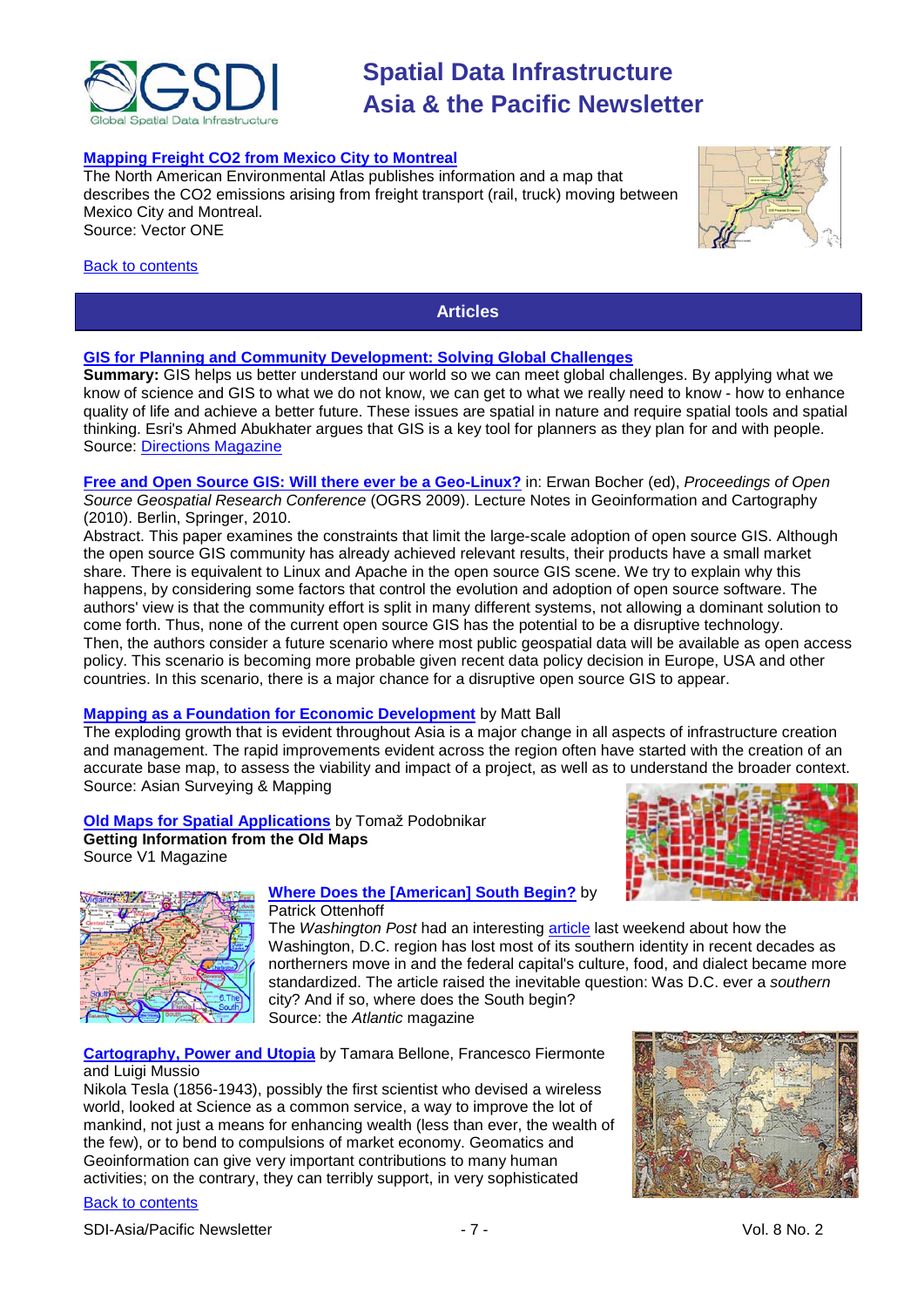

ways, the escalation of armies, wars and destruction, producing negative effects, both in high intensity and large extension. Source: V1 Magazine

<span id="page-7-0"></span>[Back to contents](#page-0-0)

## **Books and Journals (including Videos and Web publications)**

### **Call for Papers – [Information Systems Journal, "Theorising Development and Technological Change"](http://www.isj-editors.org/?p=300) special issue**

Extended submission deadline: **2nd of May 2011**

### **[Podcast: Predictions for the Geospatial Marketplace 2011](http://www.directionsmag.com/podcasts/podcast-predictions-for-the-geospatial-marketplace-2011/147722)**

**[The Coral Triangle Atlas](http://ctatlas.reefbase.org/about.aspx)** (CT Atlas) is an online GIS database, providing governments, NGOs and researchers with a view of spatial data at the regional scale. Data on fisheries, biodiversity, natural resources, and socioeconomics have been collected for decades by scientists and managers working in different parts of the Coral Triangle region. However, to date, little of this information has been aggregated into region-wide layers to provide an overview and support management planning and decision-making at a regional level. [http://ctatlas.reefbase.org/ctatlas.aspx](https://owa.unimelb.edu.au/exchweb/bin/redir.asp?URL=http://ctatlas.reefbase.org/ctatlas.aspx)



### **Call for Papers –** *Computers & Geosciences* **journal**

A Call for Papers has been issued for a Special Issue of the journal *Computers & Geosciences*, with the title "towards a geoprocessing web". This special issue is to collect the current representative research in the area of Geoprocessing Web. To this aim, the Editors seek a number of high-quality research and application papers that discuss the state-of-the-art research on theoretic framework and practical implementations, and identify challenges and open issues in Geoprocessing Web. Topics of interests include, but are not limited to: Service-Oriented Architecture for the Geoprocessing Web Geoprocessing in the Grid and in the Cloud computing Geoprocessing and Linked data Standards and Metadata for Geoprocessing Discovery in the Geoprocessing Web Quality of Service and Service Level Agreement in the Geoprocessing Web Geoprocessing Web and the Model Web **Important Dates:** Paper submission deadline: March 15, 2011 Publication: 4th quarter of 2011 Submission Guidelines are available [here](http://ees.elsevier.com/cageo/default.asp)

### **[Mother Pelican ~ January 2011](http://www.pelicanweb.org/solisustv07n01page1.html)**

**[LiDAR News online](http://www.lidarnews.com/)** Volume 1, Number 2 (2011) available [here](http://www.lidarnews.com/newsletter/Vol1No2.htm)

### **[Machine Control online](http://www.machinecontrolonline.com/)**

**[SERVIR-Africa community news -](http://www.servir.net/africa/index.php?option=com_mamblog&Itemid=54&task=show&action=all&id=0&ignorecount=1) entries posted in December 2010**

**[Why 'Where' Matters: Understanding and Profiting from GPS, GIS and Remote](http://www.vector1media.com/article/book-review/why-where-matters-080117802)  [Sensing](http://www.vector1media.com/article/book-review/why-where-matters-080117802)**

**[Practical Advice for Individuals, Communities, Companies and Countries](http://www.vector1media.com/article/book-review/why-where-matters-080117802)** by Dr. Bob Ryerson and Dr. Stan Aronoff[, KIM Geomatics Corporation,](http://kimgeomatics.com/) ISBN: 9780986637605 2010, 379 pages [Reviewed by Jeff Thurston (of Vector ONE)]

It has been estimated that around 80% of everything that occurs will have a location tied to it. This has been known by the geospatial community (and many others) for a long time. The

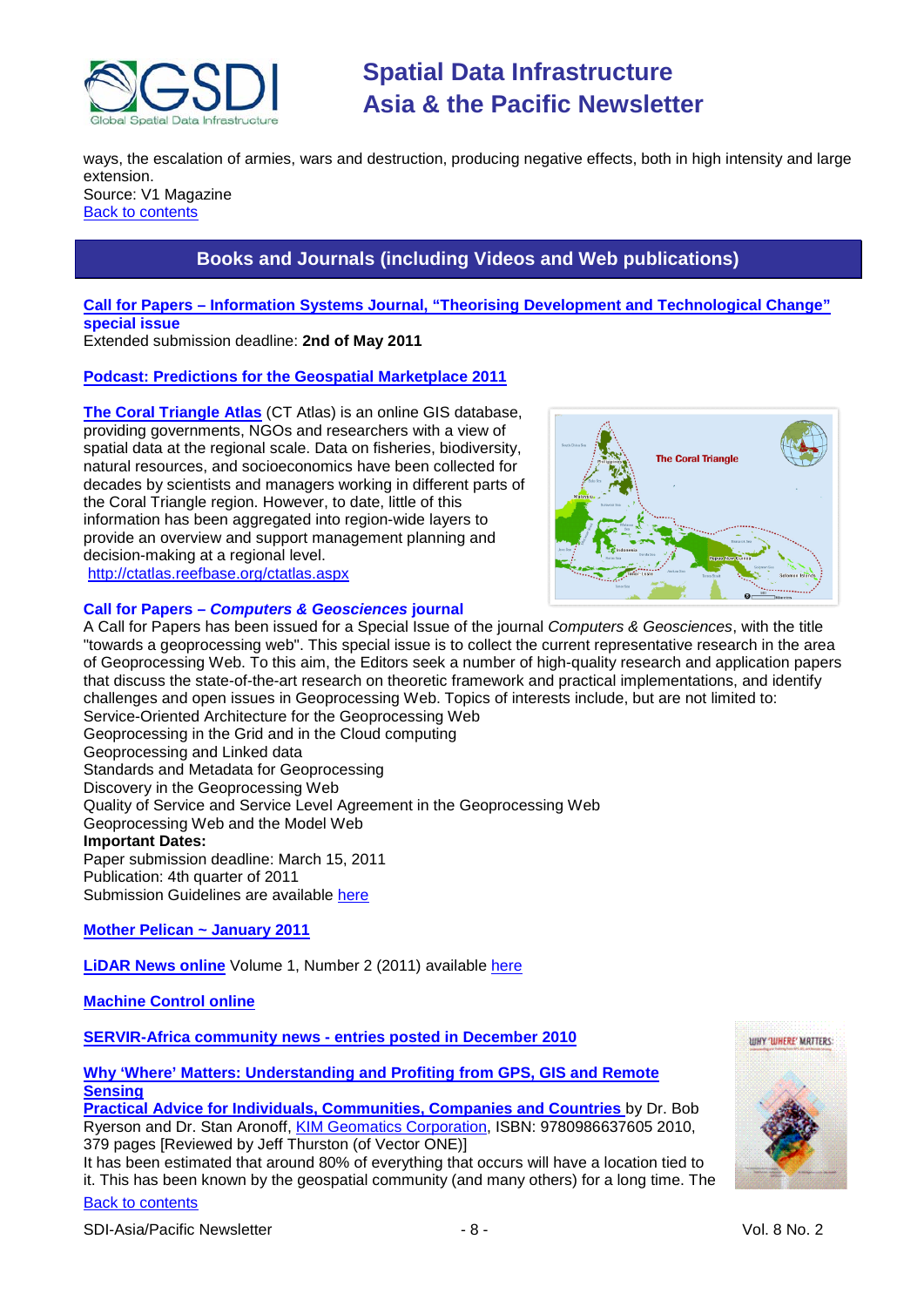

importance of location is the heart and foundation of location-based services - many of which are more fully being recognised by the general community only recently. However, the 'why' part of the equation, and understanding the rationale behind their use is less well understood - and exploited. The authors of this book attempt to explain some of the mystery surrounding that importance, and to explain how the pieces link together from technologies to applications.

### <span id="page-8-0"></span>[Back to contents](#page-0-0)

### **Just for Fun!**

### **[Map of Scientific Collaboration](http://www.vector1media.com/vectorone/?p=7217)**



[Olivier H. Beauchesne](http://olihb.com/2011/01/23/map-of-scientific-collaboration-between-researchers/) has produced the 'Map of Scientific Collaboration'. The map connects researchers who have worked together and published from 2005-09. It raises a few questions.

Interestingly, the lightest including Europe could signify and support the idea that 'closeness' contributes a great deal toward these kinds of connections. On the other hand, the

European Union tends to support the notion that major FP research calls ought to include researchers from many places – increasing trans-boundary connections. Source: Vector ONE

### <span id="page-8-1"></span>[Back to contents](#page-0-0)

### **Training Opportunities**

### **ESRI offering technical certification**

ESRI offers a technical certification program for their software. The ESRI Technical Certification Program will recognize people skilled in desktop, developer, and enterprise use of ESRI technology. Earning a certification will mean an individual possesses a high level of technical expertise using ESRI software. Starting in January of 2011, certification will be offered for the following: ArcGIS Desktop Associate, ArcGIS Desktop Professional, Web Application Developer Associate, Enterprise Geodatabase Management Associate, and Enterprise Administration Associate. Eight more certifications will be offered later next year and in 2012. Certification will be accomplished by taking a two-hour exam consisting of 90-95 multiple choice questions and will be offered in English only. The test will be available at 5,000 locations in 165 countries.

Registration opens January 17, 2011. More about ESRI's [Technical Certification Program](http://training.esri.com/certification/) Source: GISLounge

*Directions Magazine* [Webinars](http://www.directionsmag.com/webinars/) (Web Seminars)

### **Upcoming MashUps Event – NSW Australia**

SSSI NSW committee will be hosting a professional evening in early 2011 for those wishing to learn more about spatial "mash ups". The structure will be similiar to the twilight evening ISNSW series which you may already be familiar with. The event will be chaired by committe member [Jose Diacono](mailto:jose.diacono@communica.com.au) so all enquries should be directed to her. The event is currently being planned with several speakers from a range of government, private and university sectors already on board.

The date will be advertised on the SSSI events calender [website.](http://www.sssi.org.au/)

[Thanks to Ross Johnson of the *Surveying and Spatial Sciences Institute (SSSI)* NSW Committee for this item]

### **OpenGeo Releases Training Courses Under Creative Commons**

At the Free and Open Source Software for Geospatial (FOSS4G) conference in Barcelona this past week, OpenGeo announced the availability of its training materials online, licensed under the Creative Commons Share-Alike With Attribution license. Introductory workshops on the PostGIS spatial database, OpenLayers web mapping library, and the GeoServer map and feature server are all available [online.](http://www.workshops.opengeo.org/)

### [Back to contents](#page-0-0)

SDI-Asia/Pacific Newsletter  $\overline{9}$  - 9 -  $\overline{9}$  - 9 -  $\overline{9}$  Vol. 8 No. 2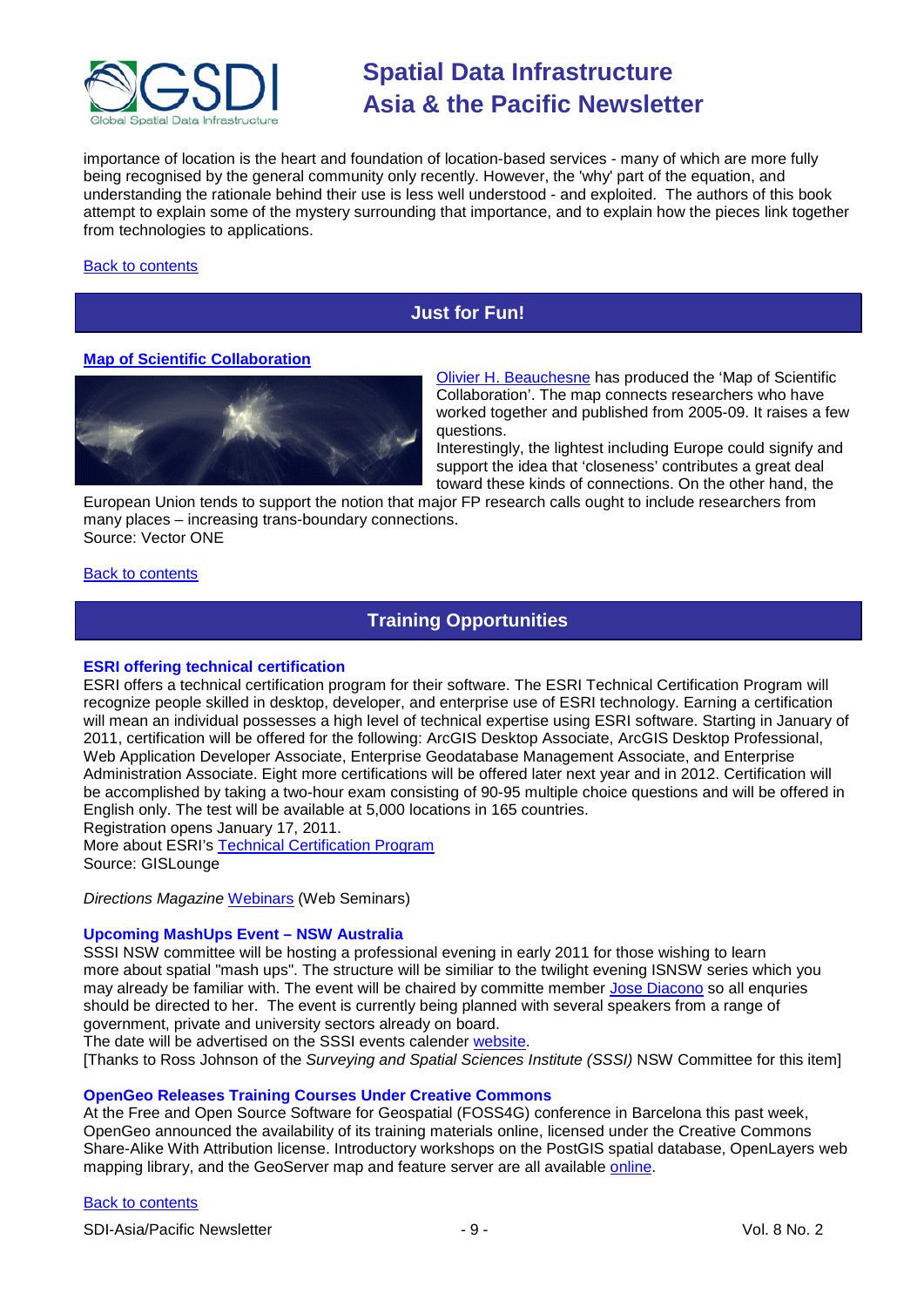

### **[Vexcel Imaging Web Events \(Webinars\)](http://www.microsoft.com/ultracam/en-us/WebEvents.aspx) -** including past webinars

**[Seven Day Training Workshop On Geographic Information Science and Technology](http://www.asmmag.com/features/feature/report-seven-day-training-workshop-on-geographic-information-science-and-technology-2801540)** by Jiwan Rawat The Geographic Information Science, also known as GI Science, is a newly emerging discipline of applied sciences. GI Science is concerned with the collection or capture of spatial data by such methods as satellite remotely sensed images, aerial photographs, Global Positioning System (GPS), Light Detection and Ranging (LIDAR) maps and surveys of people. GI Science is advanced version of Information Technology (IT) and Information Communication Technology (ICT) which provide quick data with digital maps. Source: Asian Surveying and Mapping

### <span id="page-9-0"></span>**[Back to contents](#page-0-0)**

### **Funding Opportunities, Awards, Grants**

### **[Master's and Doctoral opportunities in remote sensing -](http://www.csir.co.za/recruitment/NRE_Meraka_Nov.php) CSIR NRE and Meraka Institute – Pretoria**

### **2011 Technology in [Government in Africa \(TIGA\) Awards](http://www.uneca.org/istd/events/2011/TIGA/main.html) Deadline for Applications**: 28 February 2011

### **African Research Grants programme issues** first call for proposals

The African Union (AU) Research Grants programme, a project under the Africa–EU partnership has announced its [first call for proposals.](http://www.africahrst.org/stict/rgp/call2011.aspx) The AU is seeking proposals that focus on post-harvest and agriculture, renewable and sustainable energy, and water and sanitation in Africa. It is expected that the move will foster the implementation of Africa's Science and Technology Consolidated Plan of Action, and ensure more involvement from African scientists in solving the continent's problems. **Deadline**: 30 April 2011.

### **FELLOWSHIPS IN AFRICAN CLIMATE SCIENCE: CALL FOR APPLICATIONS**

The DFID-Hadley Centre Climate Science Research Partnership (CSRP) is pleased to announce a Call for Applications for fellowships in African climate science. Please see the link at:

[http://hadobs.metoffice.com/csrp/Documents/Fellowships/Call\\_for\\_Applications.pdf,](http://hadobs.metoffice.com/csrp/Documents/Fellowships/Call_for_Applications.pdf) which provides full details of the fellowships, grant awards available, eligibility criteria and information on how to apply.

### **Applicants must be resident nationals of an African country and the fellowship must be hosted at an African Institute. The deadline for applications is 4 February 2011.**

All required application forms may be downloaded from:<http://hadobs.metoffice.com/csrp/fellowships.html> For further enquires, contact: [Richard Graham,](mailto:csrp-fellowship-coord@metoffice.gov.uk) CSRP Fellowship Coordinator, Met Office, FitzRoy Road Exeter Devon EX1 3PB United Kingdom -.

Website:<http://hadobs.metoffice.com/csrp/index.html> and [http://www.metoffice.gov.uk](http://www.metoffice.gov.uk/)

### **[IBM annnounces new grant program to create smarter cities](http://www.smartercitieschallenge.org/)**

IBM has inaugurated the Smarter Cities Challenge, a competitive grant program through which IBM will award a total of \$50 million worth of technology and services to a hundred municipalities across the globe.

Over the next three years, IBM will send top experts to those cities that have made the strongest case for participating in the Smarter Cities Challenge. IBM consultants will immerse themselves in local issues involving the administration of healthcare, education, safety, social services, transportation, communications, sustainability, budget management, energy, and utilities.

Following the November 2010 program launch, applications will be accepted annually, with **the first cycle closing December 31, 2010.**

Thanks to Kate Lance for this item

**Best Student Paper Awards** Nanjing, China – May 26-9, 2011 see under "Conferences, Events"

A Student Paper Prize Competition will be held during **LIDAR & RADAR 2011**. It is a great opportunity for young researchers to expose their work in this event and be recognized for their scientific value. Any student willing to be considered for this competition is required:

**Lo** submit an abstract before 30 November 2010, indicating that he/she is willing to participate to the student competition. The abstract must have the name of the student as the first author.

### [Back to contents](#page-0-0)

SDI-Asia/Pacific Newsletter  $\sim$  10 - 10 - Vol. 8 No. 2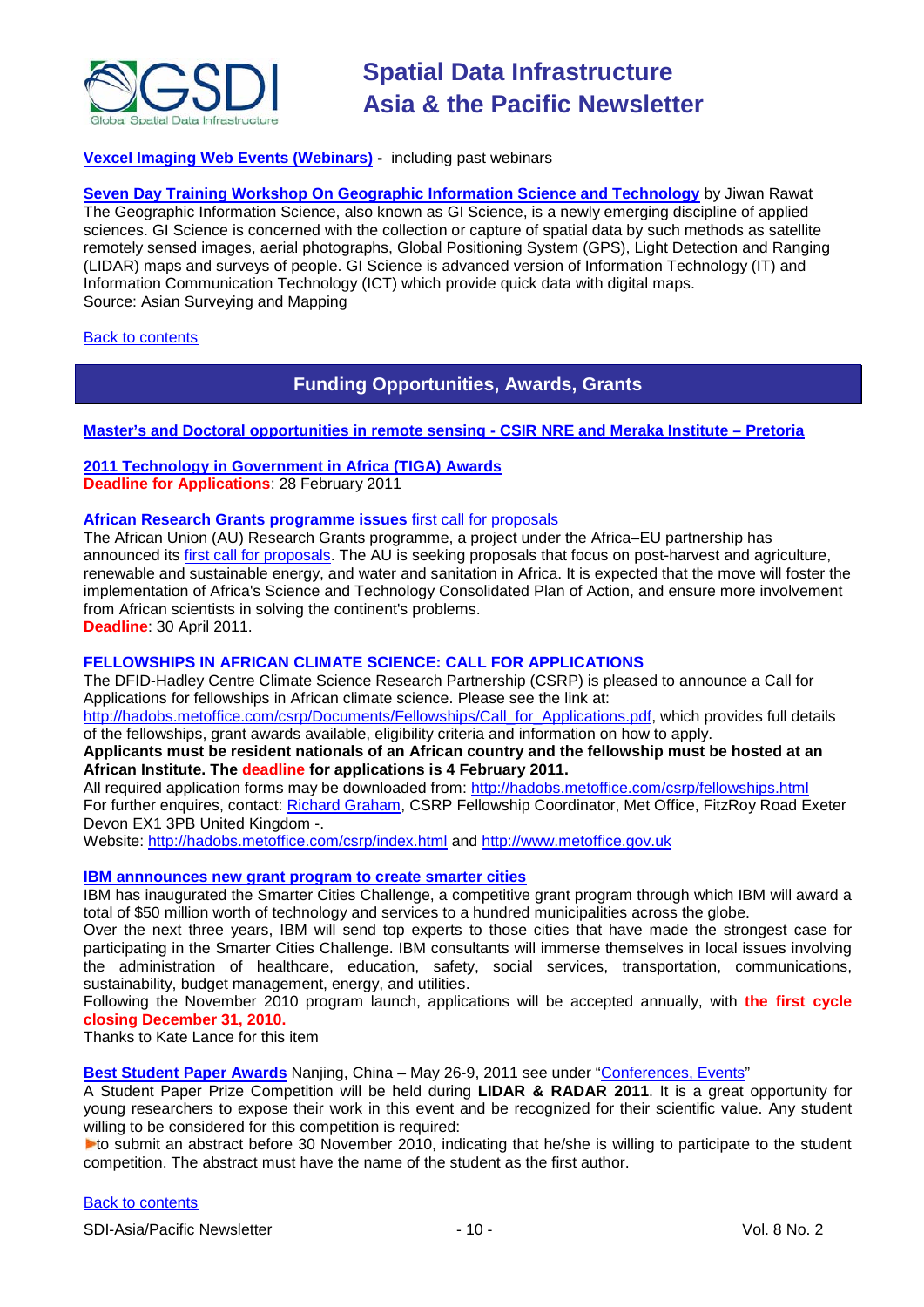

to submit the full paper and an electronic copy of a certificate showing his/her student status by e-mail to [lidar2011@gmail.com](mailto:lidar2011@gmail.com) no later than 30 January 2011.

**Lo** present the paper at the conference, if the paper is accepted and included in this session.

The **Best Student Paper Award** with a value of \$100 will recognize the best paper submitted by a student. Only papers submitted on or before the Proceedings submission deadline will be considered for these awards.

### **Bentley's 2011 Student Design Competition Call for Submissions Now Open**

The Bentley Student Design Competition is now accepting nominations for 2011. Students or teams (not to exceed 3 team members) may nominate their project in one of the categories, at their scholastic level, listed on the Bentley [website.](http://www.bentley.com/en-US/Corporate/News/Quarter+3/2011+Submissions.htm?BI=homepage&v=news+submissions)

**The deadline is March 18, 2011.**

### <span id="page-10-0"></span>[Back to contents](#page-0-0)

**Employment Opportunities**

**Spatial Jobs Online (Australia) Because of tight application closing dates the editors provide these websites for employment seekers to access directly:** <<http://www.spatialjobs.com.au/> > and < [http://www.GISjobs.com.au](http://www.gisjobs.com.au/) >

## **Looking for a GIS - Geomatics Job in Canada?**

Here are some links: 1) [Geomatics Canada Job Site;](http://geomaticscanada.com/jobs.cfm) 2) [GeographyJobs.ca;](http://www.geographyjobs.ca/) 3) [GoGeomatics Canada;](http://canada.gogeomatics.net/frmHome.aspx) 4) [Geomatics Employment Center](http://gisjobs.ca/)

Source: V1 Magazine

<span id="page-10-1"></span>[Back to contents](#page-0-0)

### **Conference Proceedings**

### **Live webcasting of [Geospatial World Forum 2011](http://www.geospatialworld.net/index.php?option=com_content&view=article&id=21376&Itemid=2130)**

**[GeoSpatial World Weekly](http://www.geospatialworld.net/newsletter/weekly_newsletter/jan2411.htm)**, vol 7, issue 4 (January 24) special **Geospatial World Forum 2011** issue.

### **Knowledge Cities World Summit (Melbourne, 16-9 November 2010) [KCWS 2010 Conference](http://www.melbourneknowledgesummit.com/portals/14/proceedings/summit-proceedings.html) (36 mB)** Individual papers may be accessed [here.](http://www.melbourneknowledgesummit.com/portals/14/proceedings/papers.html)

**[Proceedings](http://wgrass.media.osaka-cu.ac.jp/gisideas10/papers.php?first_letter=all) of the [International Symposium on GeoInformatics](http://wgrass.media.osaka-cu.ac.jp/gisideas10/) for Spatial-Infrastructure Development [in Earth and Allied Sciences \(GIS-IDEAS 2010\)](http://wgrass.media.osaka-cu.ac.jp/gisideas10/)**, 9-11 December 2010, Hanoi, Vietnam

According to the Organizing Secretary of GIS-IDEAS 2010, Prof. Venkatesh Raghavan, Osaka City University. "the conference attracted 120 participants -- 33 from overseas (Japan, Germany,USA, Switerzland, Taiwan). and 87 from Vietnam.

The [conference program](http://wgrass.media.osaka-cu.ac.jp/gisideas10/schedule.php) is available (some last minutes changes are not reflected in the schedule) Proceedings of full-papers and abstracts are [available online.](http://wgrass.media.osaka-cu.ac.jp/gisideas10/papers.php?first_letter=all) Thanks to Kate Lance for this item

### **[6th gvSIG Conference](http://jornadas.gvsig.org/comunicaciones/reports) - Reports, posters and articles**

Presentations, posters and articles presented during the 6th gvSIG Conference attended by  $\sim$  500 persons taking in the "Knowledge for change" theme.

The magazine *Open Planet 4*, the Live-DVD given during the Conference, and videos of presentations and workshops will be published soon.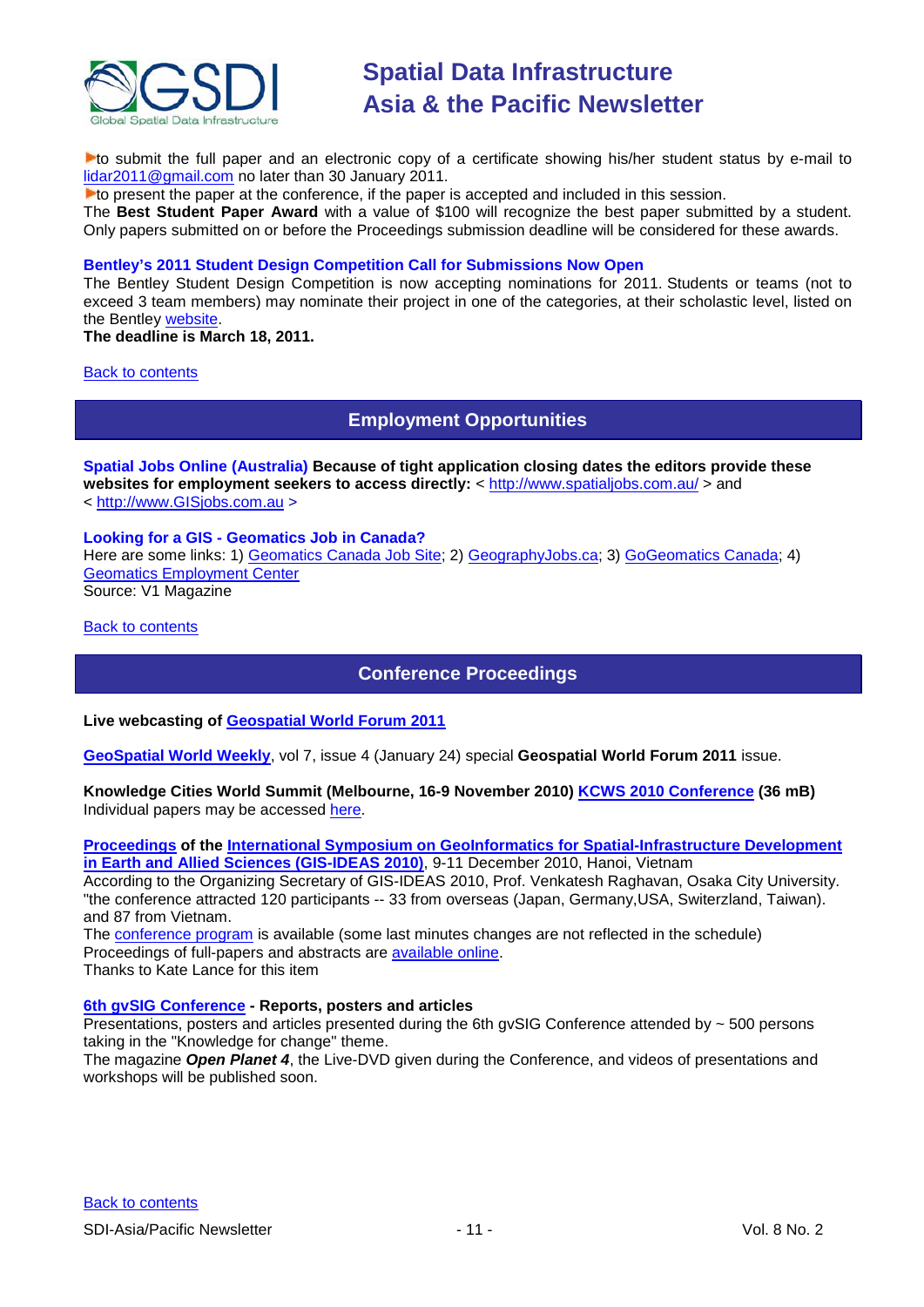

### **Conferences, Events**

<span id="page-11-0"></span>For upcoming events of global or major international interest, please visit the [upcoming conference list o](http://gsdi.org/events/upcnf.asp)n the GSDI website – as this conference list will be reserved for conferences within or with specific interest to the Asia Pacific Region.

### **The editors welcome news of conferences & events from the newsletter subscribers**

### **Call for Expression of Interest to host AARSE 2014 and future Conferences \*Edited**

Call for Expression of Interest to host the 10th biennial International Conference of the African Association of Remote Sensing of the Environment (AARSE) in October 2014 and future Conferences. The 9th conference will be held in Morocco in October 2012.

| <b>Date</b>                 | <b>Location</b>              | <b>Event</b>                                                                                                                                                                                               |
|-----------------------------|------------------------------|------------------------------------------------------------------------------------------------------------------------------------------------------------------------------------------------------------|
| February 2011               |                              |                                                                                                                                                                                                            |
| 2-4 February                | Alice Springs,<br>Australia  | <b>Northern Territory Spatial 2011</b>                                                                                                                                                                     |
| 4-6 February<br>"NEW"       | Miami, USA                   | Eighteenth Annual Miami International Map Fair                                                                                                                                                             |
| $7 - 9$ February            | New Orleans,<br><b>USA</b>   | 11th International LiDAR Mapping Forum 2011                                                                                                                                                                |
| 16-18 February<br>"NEW"     | Melbourne,<br>Australia      | <b>Sustainable Urbanisation : a resilient future</b>                                                                                                                                                       |
| 21-25 February              | Anchorage,<br>Alaska         | The 45 Annual Alaska Surveying and Mapping Conference -<br>"Meridians and Parallels"                                                                                                                       |
| <b>March 2011</b>           |                              |                                                                                                                                                                                                            |
| $7 - 9$ March               | Valencia, SPAIN              | 5th International Technology, Education and Development<br><b>Conference (INTED2011)</b><br>Contact                                                                                                        |
| $15 - 18$ March             | Moscow, Russia               | Geoform+ 2011 / Cartography, Geodesy, Navigation, and<br><b>Geospatial technology</b>                                                                                                                      |
| $21 - 24$ March             | Houston, USA                 | <b>SPAR International 2011</b><br>Contact: Linda McLaughlin, Program Manager                                                                                                                               |
| $23 - 25$ March             | Enschede,<br>The Netherlands | 1st Conference on Spatial Statistics 2011                                                                                                                                                                  |
| 25 - 27 March<br>"AMENDED"  | Bilbao, Spain                | 7th International Conference on Technology, Knowledge and<br><b>Society</b><br>Contact<br>The deadline for the call for papers (a title and short abstract) is 15<br>February 2011.<br>Alternative website |
| $28 - 29$ March             | Canberra,<br>Australia       | 100 Years of National Topographic Mapping                                                                                                                                                                  |
| <b>April 2011</b>           |                              |                                                                                                                                                                                                            |
| $10 - 15$ April             | Sydney, Australia            | 34th International Symposium on Remote Sensing of<br><b>Environment (ISRSE)</b>                                                                                                                            |
| 11-13 April                 | Munich,<br>Germany           | Joint urban remote sensing event                                                                                                                                                                           |
| <b>12-16 April</b><br>"NEW" | Seattle, USA                 | <b>AAG Annual Meeting</b>                                                                                                                                                                                  |
| 13-15 April<br>"NEW"        | Moscow, Russia               | V Anniversary International Conference "Remote Sensing - the<br><b>Synergy of High Technologies"</b>                                                                                                       |
| 19-21 April                 | Santa Clara,<br>California   | Where 2.0                                                                                                                                                                                                  |
| <b>24-26 April</b>          | Khobar, Eastern<br>Province, | The Sixth National GIS Symposium in Saudi Arabia                                                                                                                                                           |
| "NEW"                       | Saudi Arabia.                |                                                                                                                                                                                                            |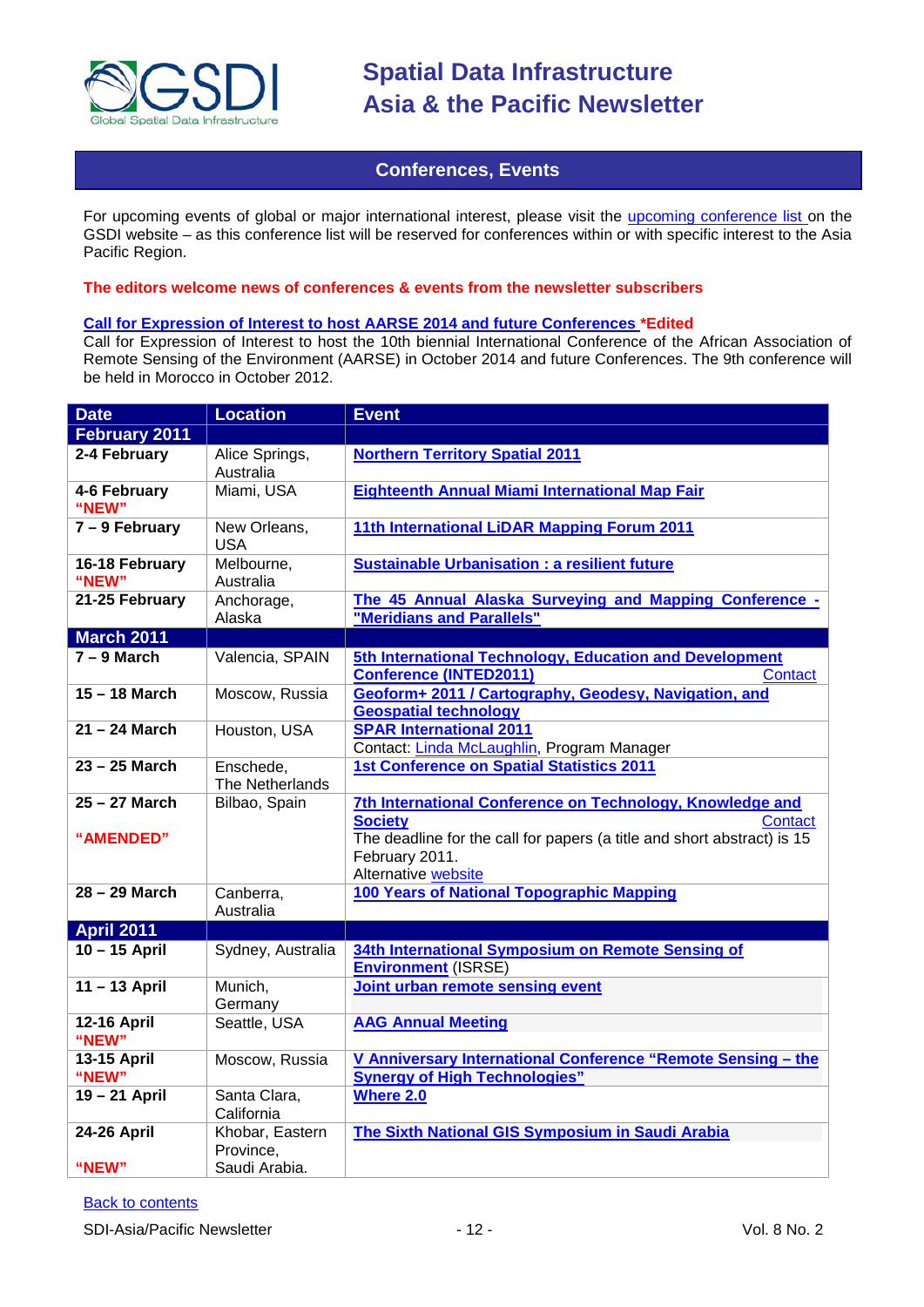

| <b>May 2011</b>     |                                                     |                                                                                                                                                                                                                                                                                                                                                                                                                                                                                                                                                                                                                                                                                                                                                                                                                                                                                                                                                               |
|---------------------|-----------------------------------------------------|---------------------------------------------------------------------------------------------------------------------------------------------------------------------------------------------------------------------------------------------------------------------------------------------------------------------------------------------------------------------------------------------------------------------------------------------------------------------------------------------------------------------------------------------------------------------------------------------------------------------------------------------------------------------------------------------------------------------------------------------------------------------------------------------------------------------------------------------------------------------------------------------------------------------------------------------------------------|
| $3 - 8$ May         | Antalya, Turkey                                     | Gi4DM 2011 - Geolnformation for Disaster Management.                                                                                                                                                                                                                                                                                                                                                                                                                                                                                                                                                                                                                                                                                                                                                                                                                                                                                                          |
|                     |                                                     | Contact<br>Full papers for Proceedings are required by March 31, 2011                                                                                                                                                                                                                                                                                                                                                                                                                                                                                                                                                                                                                                                                                                                                                                                                                                                                                         |
| 10-13 May           | Lakewood, Colo.,                                    | <b>USGS holds National Map Users Conference</b>                                                                                                                                                                                                                                                                                                                                                                                                                                                                                                                                                                                                                                                                                                                                                                                                                                                                                                               |
| "NEW"               | <b>USA</b>                                          | The U.S. Geological Survey's (USGS) National Geospatial Program<br>(NGP) and the Office of Enterprise Information announced The<br>National Map (TNM) Users Conference, and the Geographic<br>Information Science Workshop to be held May 10-13, 2011 in<br>Lakewood, Colo. According to the announcement, this inaugural<br>event will assemble a wide range of participants including<br>scientists, managers and geospatial professionals from<br>government, industry, academia and other organizations. A goal of<br>TNM UC is to share accomplishments and progress, acknowledge<br>best practices, and exchange innovative ideas concerning The<br>National Map in supporting science initiatives. The role of the GIS<br>Workshop will be learning specific techniques for using GIS in<br>support of science. Interactive dialog will be encouraged through<br>panel and lightning sessions, poster presentations, workshops, and<br>demonstrations. |
| 12-13 May           | Isle of Capri, Italy                                | <b>Workshop on Global Scientific Data Infrastructures: the big</b><br>data challenges                                                                                                                                                                                                                                                                                                                                                                                                                                                                                                                                                                                                                                                                                                                                                                                                                                                                         |
| "NEW"               |                                                     | This Workshop will be held at the "Hotel La Palma" in the island of<br>Capri, Italy.<br><b>Registration</b><br>The participation is free and the organizers will be able to offer the<br>coffee-breaks, working lunches, and a social dinner. The<br>participants have to cover their own travel and lodging expenses.<br>To register to the Workshop, fill in the online form.<br>Upon registration, you will receive an email confirmation message.<br>Registration for the workshop is limited by the venue capacity. Early<br>registration is strongly recommended.<br>Deadline for receiving the registration form: 12 March 2011.<br>Organizing Committee - Costantino Thanos, CNR--ISTI, Italy<br>and Yannis Ioannidis, University of Athens, Greece<br>Secretariat support - Catherine Bosio, CNR---ISTI, Italy                                                                                                                                       |
| $26 - 29$ May       | Nanjing, CHINA,                                     | <b>LIDAR and Radar Mapping: Technologies and Applications</b><br>Full paper submission deadline - January 30, 2011<br>Contact                                                                                                                                                                                                                                                                                                                                                                                                                                                                                                                                                                                                                                                                                                                                                                                                                                 |
| $31$ May $- 2$ June | Cape Town,<br>South Africa                          | <b>AfricaGEO 2011</b>                                                                                                                                                                                                                                                                                                                                                                                                                                                                                                                                                                                                                                                                                                                                                                                                                                                                                                                                         |
| <b>June 2011</b>    |                                                     |                                                                                                                                                                                                                                                                                                                                                                                                                                                                                                                                                                                                                                                                                                                                                                                                                                                                                                                                                               |
| 14 June             | Washington, D.C.                                    | <b>Forum On Earth Observations V</b>                                                                                                                                                                                                                                                                                                                                                                                                                                                                                                                                                                                                                                                                                                                                                                                                                                                                                                                          |
| 15-17 JUNE          | Munster,<br>Germany                                 | <b>GEOINFORMATIK 2011</b>                                                                                                                                                                                                                                                                                                                                                                                                                                                                                                                                                                                                                                                                                                                                                                                                                                                                                                                                     |
| 20 - 23 JUNE        | University of<br>Cantabria,<br>Santander,<br>Spain. | "Cities, Technologies and Planning" CTP 11<br>in conjunction with<br><b>The 2011 International Conference on Computational</b><br><b>Science and its Applications (ICCSA 2011)</b>                                                                                                                                                                                                                                                                                                                                                                                                                                                                                                                                                                                                                                                                                                                                                                            |
| 21 - 22 JUNE        | University of                                       | Third Open Source GIS UK Conference - OSGIS 2011                                                                                                                                                                                                                                                                                                                                                                                                                                                                                                                                                                                                                                                                                                                                                                                                                                                                                                              |
| 21-23 JUNE          | Nottingham, UK                                      |                                                                                                                                                                                                                                                                                                                                                                                                                                                                                                                                                                                                                                                                                                                                                                                                                                                                                                                                                               |
|                     | Dijon, France                                       | The International Conference on Digital Information and<br><b>Communication Technology and its Applications</b>                                                                                                                                                                                                                                                                                                                                                                                                                                                                                                                                                                                                                                                                                                                                                                                                                                               |
| "NEW"               |                                                     | (DICTAP2011) Université de Bourgogne                                                                                                                                                                                                                                                                                                                                                                                                                                                                                                                                                                                                                                                                                                                                                                                                                                                                                                                          |
|                     |                                                     | For inquires, please send email to di@sdiwc.net                                                                                                                                                                                                                                                                                                                                                                                                                                                                                                                                                                                                                                                                                                                                                                                                                                                                                                               |
|                     |                                                     | All the papers will be reviewed and the accepted papers in the<br>conference will be published in the "Communications in Computer                                                                                                                                                                                                                                                                                                                                                                                                                                                                                                                                                                                                                                                                                                                                                                                                                             |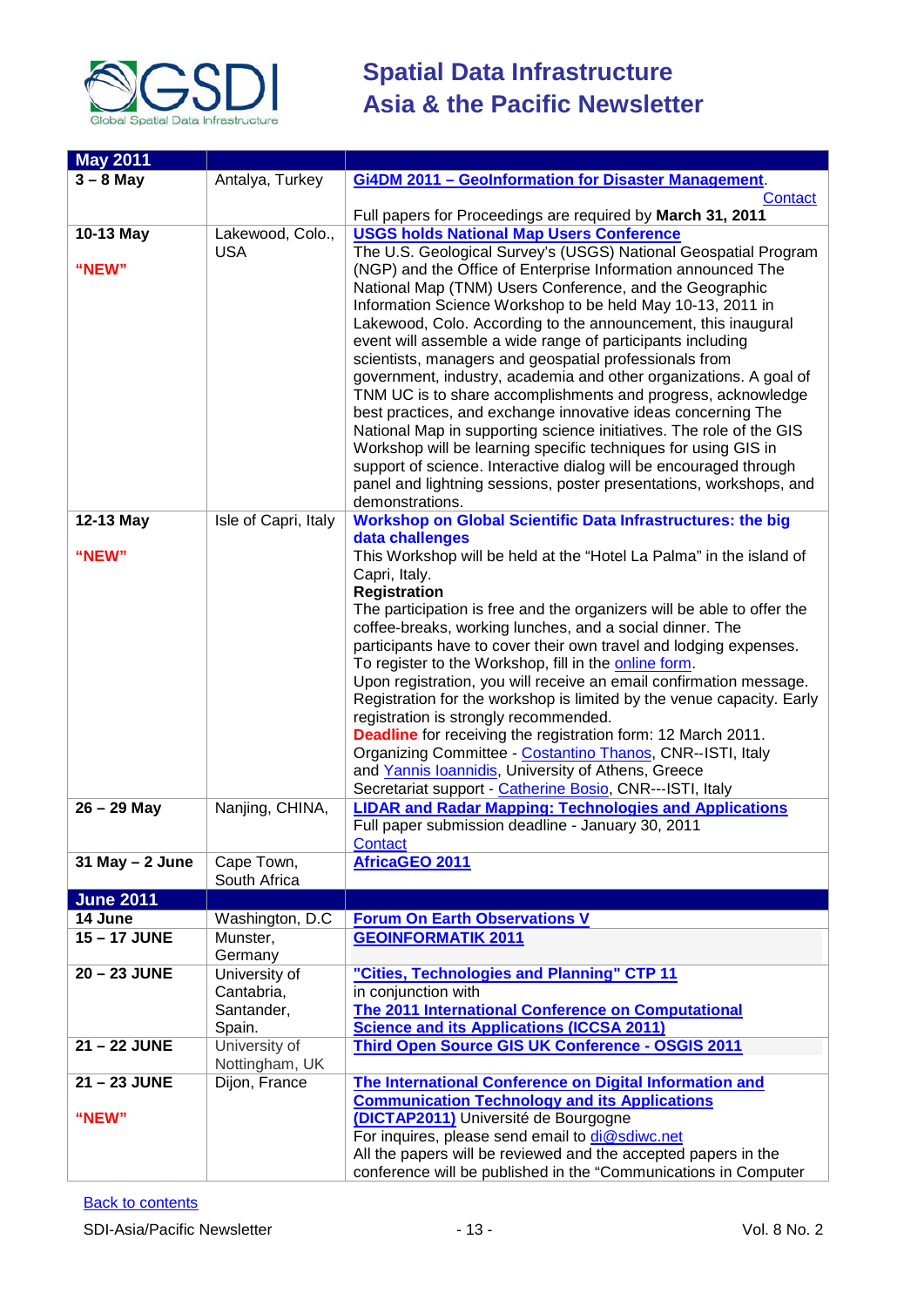

|                       |                                                             | and Information Science" (CCIS) of Springer Lecture Notes Series<br>< www.springer.com/series/7899 >, and will be indexed in many<br>global databases including ISI Proceedings and Scopus. In<br>addition, selected papers after complete modification and revision<br>will be published in the special issues journals.<br>Researchers are encouraged to submit their work electronically.<br>Submitted paper should not exceed 15 pages, including<br>illustrations. Papers should be submitted electronically. All papers<br>will be fully refereed by a minimum of two specialized referees.<br>Before final acceptance, all referees comments must be<br>considered.<br><b>Important Dates</b><br>==============<br><b>Submission Date</b><br>: Feb 20, 2011<br>Notification of acceptance: April 1, 2011<br>Camera Ready submission: April 10, 2011 |
|-----------------------|-------------------------------------------------------------|------------------------------------------------------------------------------------------------------------------------------------------------------------------------------------------------------------------------------------------------------------------------------------------------------------------------------------------------------------------------------------------------------------------------------------------------------------------------------------------------------------------------------------------------------------------------------------------------------------------------------------------------------------------------------------------------------------------------------------------------------------------------------------------------------------------------------------------------------------|
|                       |                                                             | Registration<br>: April 10, 2011                                                                                                                                                                                                                                                                                                                                                                                                                                                                                                                                                                                                                                                                                                                                                                                                                           |
| 22 - 24 JUNE<br>"NEW" | Kuala Lumpur,<br>Malaysai                                   | <b>SEASC and ISC 2011</b><br>The 11th South East Asian Survey Congress and the 13th<br>International Surveyors' Congress.<br>The theme "Innovation towards Sustainability", in conjunction with<br>the Institution of Surveyors Malaysia's 50th year celebrations.                                                                                                                                                                                                                                                                                                                                                                                                                                                                                                                                                                                         |
| 27 - 29 JUNE          | <b>Universiti</b><br><b>Malaysia</b><br>Pahang,<br>Malaysia | <b>ICSECS 2011 (Malaysia)</b><br>The Second International Conference on Software Engineering and<br>Computer Systems (ICSECS2011)                                                                                                                                                                                                                                                                                                                                                                                                                                                                                                                                                                                                                                                                                                                          |
| 28 June - 7 July      | Melbourne,<br>Australia                                     | <b>XXV IUGG General Assembly</b><br>Earth on the Edge: Science for a sustainable Planet<br>The IUGG 2011 Scientific Program Committee invites the<br>submission of abstracts on original work to be considered for oral or<br>poster presentation at the IUGG 2011 General Assembly<br>Contact<br><b>Download Brochure</b>                                                                                                                                                                                                                                                                                                                                                                                                                                                                                                                                 |
| 28 June - 7 July      | Melbourne,<br>Australia                                     | <b>IAG General Assembly</b><br><b>Download Brochure</b>                                                                                                                                                                                                                                                                                                                                                                                                                                                                                                                                                                                                                                                                                                                                                                                                    |
| 29 June - 1 July      | Fuzhou, China                                               | <b>ICSDM 2011 &amp; BJ-IWGIS 2011</b><br><b>IEEE International Conference on Spatial Data Mining and</b><br>Geographical Knowledge Services (ICSDM 2011) - AND -<br>Beijing International Workshop on Geographical Information<br>System (BJ-IWGIS 2011)<br>The conference theme is "Bridging the Gap Between Spatial<br>Information Technology and Geoscience Research".<br>One of the keynote addresses is titled "SDI and Digital Asia as<br><b>Information Commons."</b>                                                                                                                                                                                                                                                                                                                                                                               |
| <b>July 2011</b>      |                                                             |                                                                                                                                                                                                                                                                                                                                                                                                                                                                                                                                                                                                                                                                                                                                                                                                                                                            |
| $3 - 8$ July          | Paris                                                       | 25th International Cartographic Conference.<br>15th General Assembly of the International Cartographic<br><b>Association (ICA)</b><br>Abstracts were due 4th October, 2010.<br>Contact: regist-icc2011@europa-organisation.com                                                                                                                                                                                                                                                                                                                                                                                                                                                                                                                                                                                                                             |
| $5 - 8$ July          | Salzburg, Austria                                           | <b>GI Forum 2011</b>                                                                                                                                                                                                                                                                                                                                                                                                                                                                                                                                                                                                                                                                                                                                                                                                                                       |
| $9 - 12$ July         | San Diego                                                   | <b>Esri and ACSM - Event for Surveyors and Mapping</b><br><b>Professionals</b>                                                                                                                                                                                                                                                                                                                                                                                                                                                                                                                                                                                                                                                                                                                                                                             |
| $11 - 15$ July        | San Diego                                                   | <b>ESRI International USER CONFERENCE</b>                                                                                                                                                                                                                                                                                                                                                                                                                                                                                                                                                                                                                                                                                                                                                                                                                  |
| $11 - 13$ July        | Macau                                                       | 3 <sup>rd</sup> International Conference on Networked Digital<br><b>Technologies (NDT 2011)</b>                                                                                                                                                                                                                                                                                                                                                                                                                                                                                                                                                                                                                                                                                                                                                            |
| $21 - 22$ July        | Rio de Janeiro,<br><b>Brazil</b>                            | THE THIRD INTERNATIONAL CONFERENCE ON CLIMATE<br><b>CHANGE: IMPACTS AND RESPONSES</b>                                                                                                                                                                                                                                                                                                                                                                                                                                                                                                                                                                                                                                                                                                                                                                      |